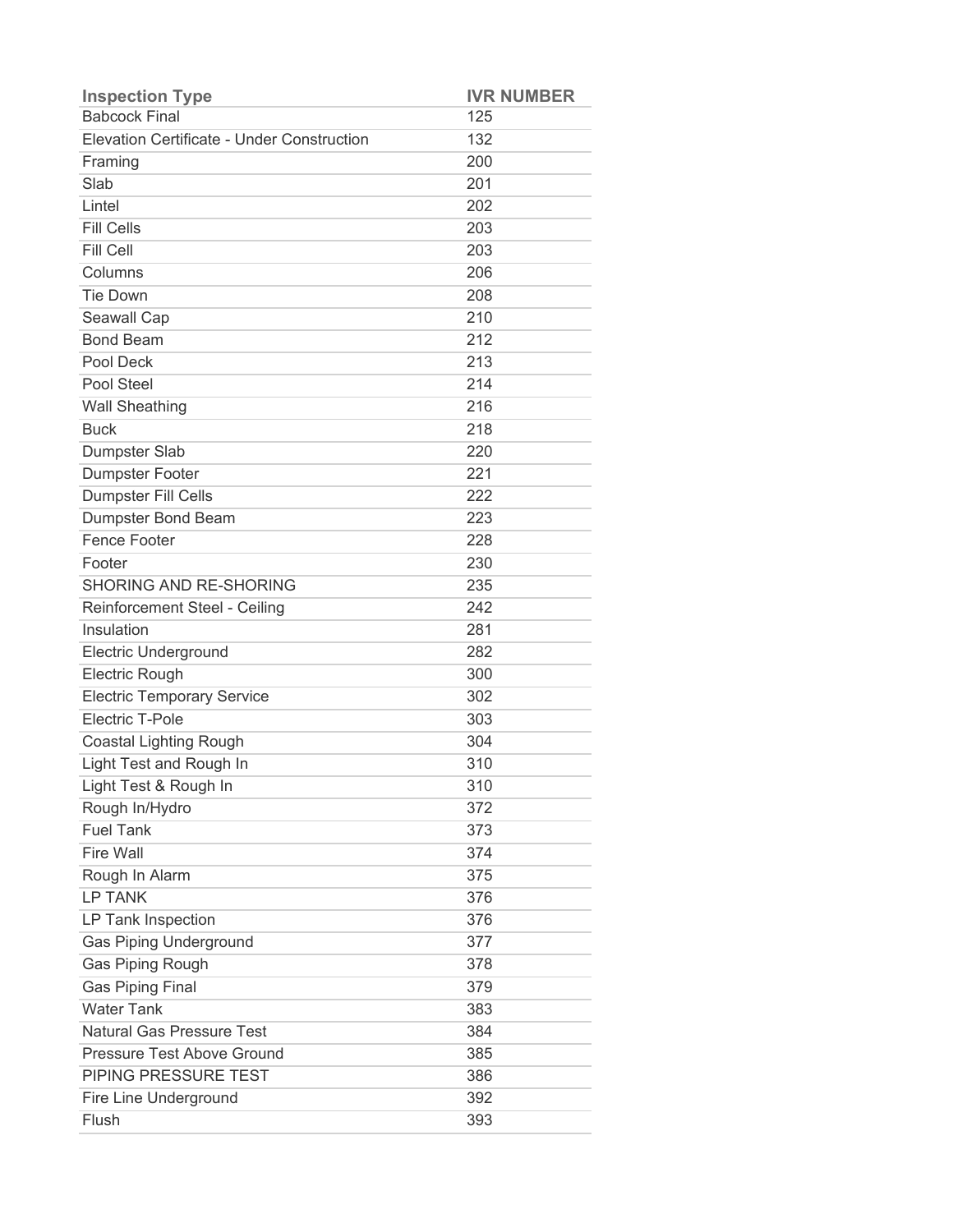| LP PRESSURE TEST                      | 399 |
|---------------------------------------|-----|
| <b>HVAC Rough</b>                     | 400 |
| <b>HVAC Cooler Rough</b>              | 403 |
| <b>HVAC Cooler Final</b>              | 404 |
| Dry In                                | 501 |
| ROOF TO WALL CONNECTIONS - STRAPPING  | 507 |
| Roof Sheathing                        | 508 |
| <b>Exterior Siding</b>                | 515 |
| Soffit                                | 517 |
| In Progress Inspection                | 518 |
| Stucco/Lath                           | 520 |
| <b>Shade Tree</b>                     | 603 |
| <b>Plumbing Rough</b>                 | 700 |
| <b>Plumbing Water</b>                 | 702 |
| <b>Plumbing Sewer/Septic</b>          | 707 |
| <b>Plumbing Sewer Test</b>            | 707 |
| <b>Plumbing Underground</b>           | 708 |
| <b>ROW Pre Sod</b>                    | 801 |
| <b>ROW Repaint Cuts</b>               | 802 |
| <b>ROW Catch Basin</b>                | 806 |
| <b>ROW Form Inspection</b>            | 807 |
| <b>ROW Bond Inspection</b>            | 809 |
| <b>ROW Line and Grade</b>             | 810 |
| <b>ROW Outfall Pipe Inspection</b>    | 813 |
| ROW Outfall Pipe and Inspection       | 813 |
| <b>ROW Pipe</b>                       | 814 |
| <b>ROW PIPE INSPECTION</b>            | 814 |
| <b>ROW Pipe Extension</b>             | 815 |
| <b>ROW Erosion</b>                    | 818 |
| <b>ROW Utility Inspection</b>         | 819 |
| <b>ROW Meeting</b>                    | 850 |
| <b>ROW Bond Release</b>               | 882 |
| <b>SF WELL FINAL</b>                  | 909 |
| <b>Coastal Lighting Final</b>         | 910 |
| Pool Solar                            | 921 |
| Pool Safety                           | 922 |
| <b>Dumpster Final</b>                 | 923 |
| <b>Building Final</b>                 | 925 |
| Cage Final                            | 928 |
| Pool Safety and Electric              | 929 |
| Pool Final                            | 930 |
| <b>Electric Final</b>                 | 935 |
| <b>Fire Final</b>                     | 937 |
| FIRE - COMMERCIAL CHANGE OF OCCUPANCY | 938 |
| <b>Electric Disconnected</b>          | 939 |
| Gas Capped Off                        | 940 |
| <b>Plumbing Capped Off</b>            | 941 |